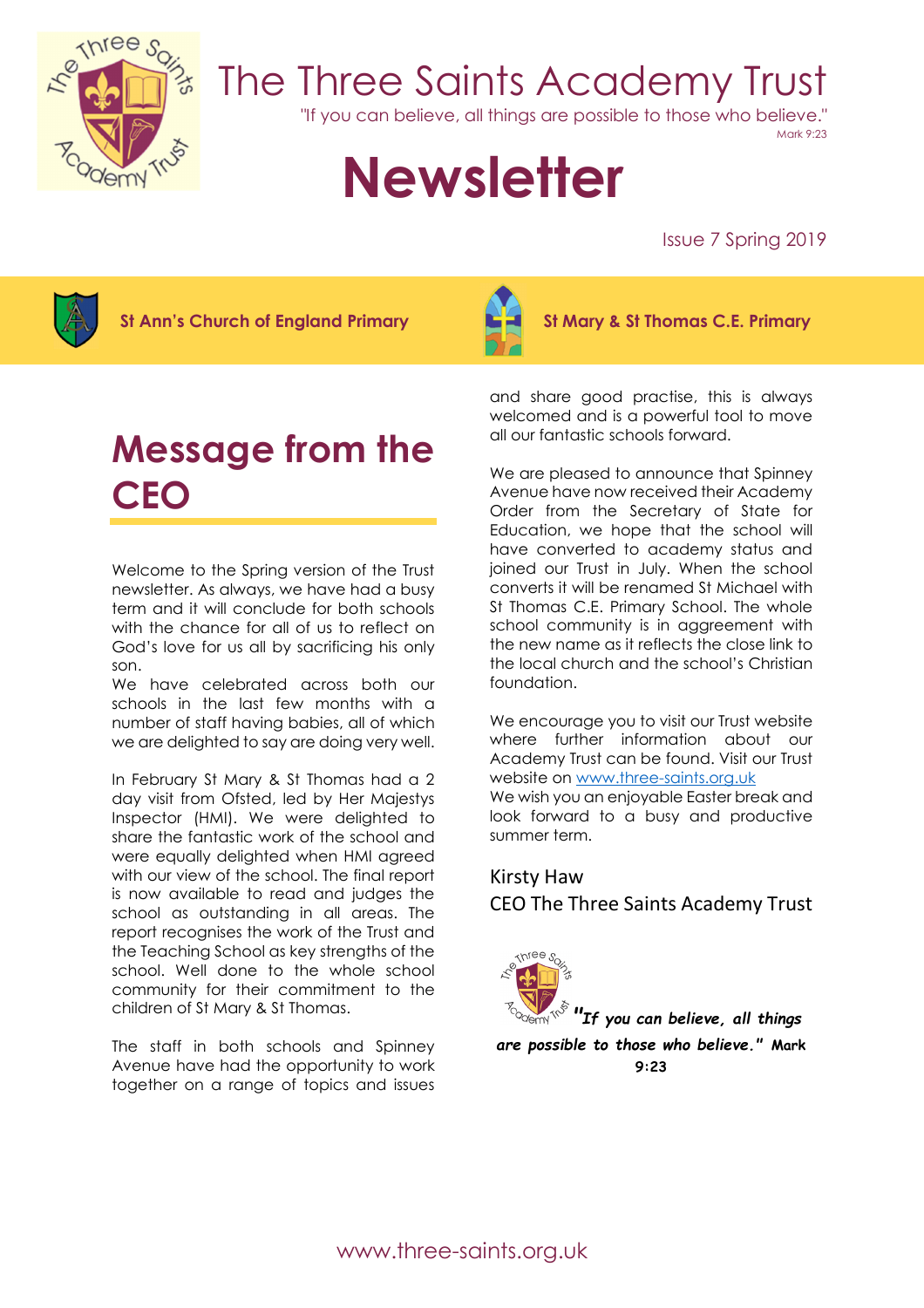

#### School Mental Health Award Gold Standard

Following the submission of a diagnostic audit and



assessment interview in February, we are delighted to announce that SMST has achieved the Carnegie Centre of Excellence Mental Health Award – Gold Standard. The report stated 'St Mary & St Thomas has presented an extensive and highly detailed profile of evidence that demonstrates they are excelling across all right competencies of the School Mental Health Award.'

#### Basic Skills Renewal



In addition to having a visit from Ofsted this term, here at St Mary & St Thomas we have also had a visit from the Basic Skills Agency. After examining the quality of the English and

Maths provision in place at the school, our Basic Skills Award was renewed, once again, for a further three years.

#### Internet Safety Week

Back in February we joined in with the global conversation about safe and



appropriate use of the internet. The children enjoyed watching a drama performance about this issue, and parents/ carers were invited into school to participate in e-safety lessons with their child. There was also a special screening of the film 'Murder Games' for parents/carers only, to explore how the internet can be misused to groom and radicalise children and young people.

#### School Council News

Our School Council have been busy preparing a time capsule this half term. The time capsule marks the grand opening of a new local train station, and will be opened in 50 years time.

#### Wide Awake to the World Week



This year we introduced a new focus week into our school curriculum 'Wide Awake to the World.' During the week children learned all about global issues impacting

on children's well-being. After finding out about an issue, each class then campaigned for children's rights through letter writing. All letters were entered into our school letter writing competition and the winning letters, judged and selected by the School Council, were posted to the intended recipient.

#### Musical Appreciation Day

Towards the end of this half term, all children across the school enjoyed participating in our annual Musical Appreciation Day. During the day children explored the musical traditions of another culture. This followed on nicely from Year 4's musical visit to the Philharmonic in Liverpool earlier in the half term.



#### Careers Day

On Friday 22nd March children had the opportunity to learn all about future career possibilities when they took part in Careers Day. During



the day children listened to representatives from a wide variety of professions, and were given the opportunity to ask any questions they had. The aspirations of our upper Key Stage 2 pupils were explored when they researched the qualifications needed for their preferred career choice, and considered where they could study particular qualifications. The notion of gender stereotypes in the workplace was also focused upon during the day.